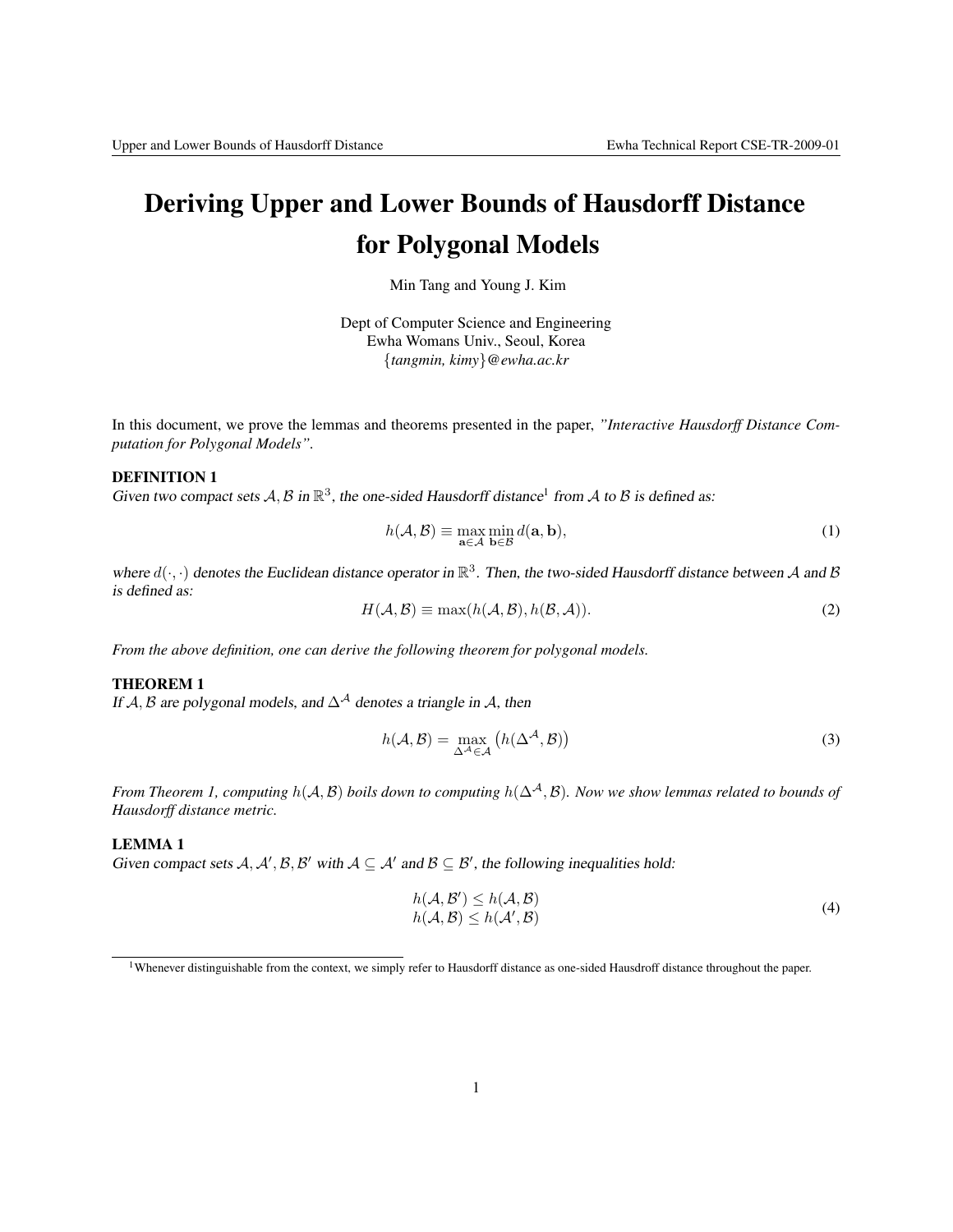*Proof Since*  $B \subseteq B'$  *and*  $B' - B \neq \emptyset$ *,* 

$$
h(\mathcal{A}, \mathcal{B}') = \max_{\mathbf{p} \in \mathcal{A}} (d(\mathbf{p}, \mathcal{B}'))
$$
  
= 
$$
\max_{\mathbf{p} \in \mathcal{A}} (\min(d(\mathbf{p}, \mathcal{B}), d(\mathbf{p}, \mathcal{B}' - \mathcal{B})))
$$
  

$$
\leq \max_{\mathbf{p} \in \mathcal{A}} (d(\mathbf{p}, \mathcal{B}))
$$
  
= 
$$
h(\mathcal{A}, \mathcal{B})
$$

*Let*  $\mathbf{q} \in \mathcal{A}$  *be a point realizing*  $d(\mathbf{q}, \mathcal{B}) = h(\mathcal{A}, \mathcal{B})$ *. Since*  $\mathcal{A} \subseteq \mathcal{A}'$  *and*  $\mathbf{q} \in \mathcal{A}'$ *,* 

$$
h(\mathcal{A}',\mathcal{B})=\max_{\mathbf{p}\in\mathcal{A}'}(d(\mathbf{p},\mathcal{B}))\geq d(\mathbf{q},\mathcal{B})=h(\mathcal{A},\mathcal{B})
$$

 $\Box$ 

*Based on the above lemma, we present a simple way to compute upper and lower bounds of the one-sided Hausdorff distance between polygonal models.*

### LEMMA 2

Let  $\mathbf{v}_i^{\mathcal{A}}(i=1,2,3)$  represent one of the three vertices in a triangle  $\Delta^{\mathcal{A}} \in \mathcal{A}$ . Then, upper and lower bounds of  $h\left(\Delta^{A},B\right)$  can be obtained as:

$$
\overline{h}(\Delta^{\mathcal{A}}, \mathcal{B}) = \min_{\Delta \mathcal{B} \in \mathcal{B}} \left( h(\Delta^{\mathcal{A}}, \Delta^{\mathcal{B}}) \right)
$$
\n
$$
\underline{h}(\Delta^{\mathcal{A}}, \mathcal{B}) = \max_{i=1,2,3} \left( d(\mathbf{v}_i^{\mathcal{A}}, \mathcal{B}) \right)
$$
\n(5)

*Proof* Since  $\mathbf{v}_i \in A$  and  $h(\mathbf{v}_i^{\mathcal{A}}, \mathcal{B}) = d(\mathbf{v}_i^{\mathcal{A}}, \mathcal{B})$ , we have  $d(\mathbf{v}_i^{\mathcal{A}}, \mathcal{B}) \leq h(\Delta^{\mathcal{A}}, \mathcal{B})$  for all i. Thus,  $\max(d(\mathbf{v}_i^{\mathcal{A}}, \mathcal{B})) \leq$  $h(\Delta^{\mathcal{A}}, \mathcal{B})$ *. Moreover, for all*  $\Delta^{\mathcal{B}} \in \mathcal{B}$ *, we have*  $h(\Delta^{\mathcal{A}}, \mathcal{B}) \leq h(\Delta^{\mathcal{A}}, \Delta^{\mathcal{B}})$ *. Thus,*  $h(\Delta^{\mathcal{A}}, \mathcal{B}) \leq \min_{\Delta_{\mathcal{B}} \in \mathcal{B}} (h(\Delta^{\mathcal{A}}, \Delta^{\mathcal{B}}))$ *.*  $\Box$ 

## THEOREM 2

We have the upper bound  $\overline{h}$  and lower bound  $\underline{h}$  of  $h(A, B)$  as:

$$
\overline{h}(\mathcal{A}, \mathcal{B}) = \max_{\Delta^{\mathcal{A}} \in \mathcal{A}} \left( \overline{h}(\Delta^{\mathcal{A}}, \mathcal{B}) \right)
$$
\n
$$
\underline{h}(\mathcal{A}, \mathcal{B}) = \max_{\Delta^{\mathcal{A}} \in \mathcal{A}} \left( \underline{h}(\Delta^{\mathcal{A}}, \mathcal{B}) \right)
$$
\n(6)

*Proof The result follows from Lemma 2.*

*Now we prove the lemmas for the Voronoi subdivision method.*

#### LEMMA 3

Given the subdivided triangle  $\Delta_s^{\mathcal{A}} \subseteq \Delta^{\mathcal{A}}$ , if  $\overline{h}(\Delta_s^{\mathcal{A}}, \mathcal{B}) = d(\mathbf{v}_u^{\mathcal{A}}, \Delta_u^{\mathcal{B}})$  and  $\underline{h}(\Delta_s^{\mathcal{A}}, \mathcal{B}) = d(\mathbf{v}_l^{\mathcal{A}}, \Delta_l^{\mathcal{B}})$  for some  $\mathbf{v}_u^{\mathcal{A}}, \mathbf{v}_l^{\mathcal{A}} \in \Delta_s^{\mathcal{A}}$ , then  $\{\Delta_u^{\mathcal{B}}, \Delta_l^{\mathcal{B}}\} \subseteq L$  where L is obtained in the step 1 of subdivision.

**Proof** Suppose  $\Delta_u^{\mathcal{B}} \notin L$ , then  $d\left(\Delta^{\mathcal{A}}, \Delta_u^{\mathcal{B}}\right) > \overline{h}(\Delta^{\mathcal{A}}, \mathcal{B})$  by the definition of L. Further,  $\overline{h}\left(\Delta_s^{\mathcal{A}}, \mathcal{B}\right) = d(\mathbf{v}_u^{\mathcal{A}}, \Delta_u^{\mathcal{B}}) \geq$  $d\left(\Delta_s^{\mathcal{A}},\Delta_u^{\mathcal{B}}\right)$  since  $\mathbf{v}_u^{\mathcal{A}} \in \Delta_s^{\mathcal{A}}$ , and  $d\left(\Delta_s^{\mathcal{A}},\Delta_u^{\mathcal{B}}\right) \geq d\left(\Delta^{\mathcal{A}},\Delta_u^{\mathcal{B}}\right)$  since  $\Delta_s^{\mathcal{A}} \subseteq \Delta^{\mathcal{A}}$ . Thus, we have  $\overline{h}\left(\Delta_s^{\mathcal{A}},\mathcal{B}\right) >$  $\overline{h}(\Delta^\mathcal{A}, \mathcal{B})$ . However, since  $\Delta_s^\mathcal{A} \subseteq \Delta^\mathcal{A}$ ,  $h\left(\Delta_s^\mathcal{A}, \mathcal{B}\right) \leq h\left(\Delta^\mathcal{A}, \mathcal{B}\right)$ . Moreover since  $\min_{\Delta_\mathcal{B} \in \mathcal{B}}\left(h(\Delta_s^\mathcal{A}, \Delta^\mathcal{B})\right) \leq \min_{\Delta_\mathcal{B} \in \mathcal{B}}\left(h(\Delta^\mathcal{A}, \Delta^\mathcal{B})\right)$